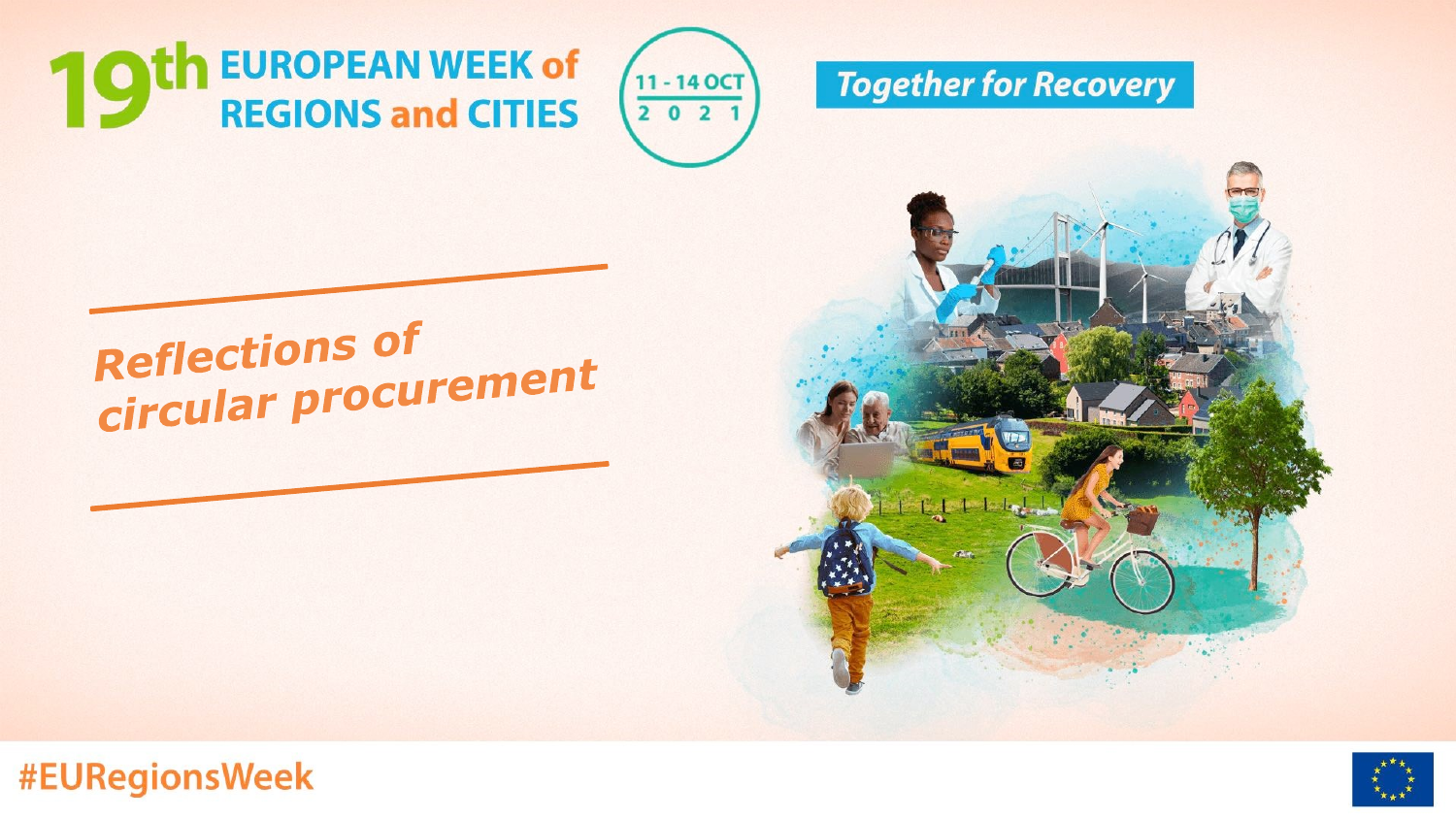



## *Cohesion policy*

Cohesion Policy targets all regions and cities in the European Union in order to support job creation, business competitiveness, economic growth, sustainable development, and improve citizens' quality of life.

In order to reach these goals and address the diverse development needs in all EU regions,  $\epsilon$  392 billion – almost a third of the total EU budget has been set aside for Cohesion Policy for 2021-2027.

Cohesion policy is implemented via shared management *(i.e. investment decisions to fund projects are taken by MS)*

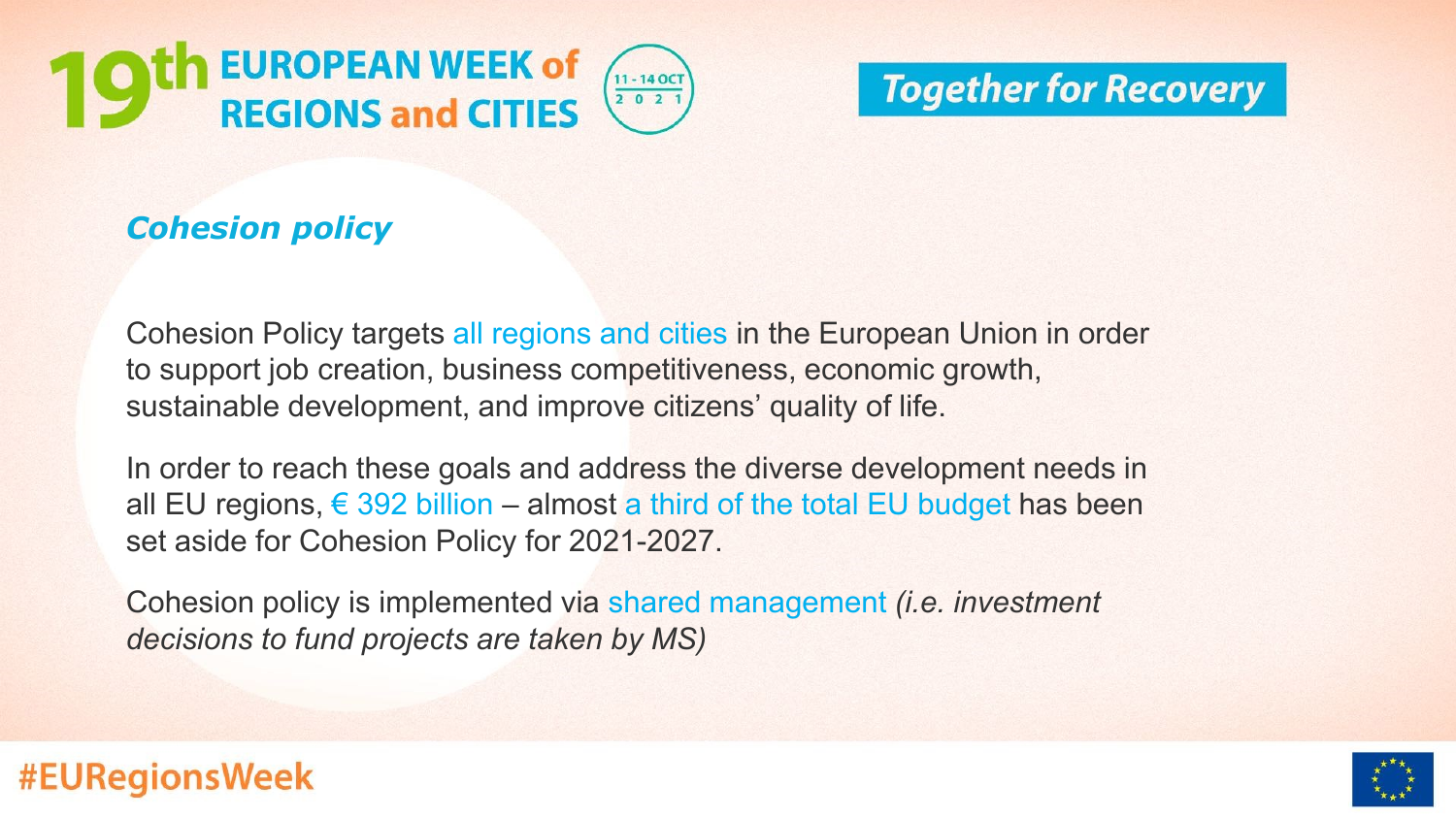



# **Together for Recovery**

## *Policy context*

#### *European Green Deal COM(2019) 640*

*"Public authorities, incl. the EU institutions, should lead by example and ensure that their procurement is green. The Commission will propose further legislation and guidance on green public purchasing."*

#### *Circular Economy Action Plan COM(2020) 98*

*"The Commission will consider the introduction of mandatory requirements to increase the sustainability not only of goods, but also of services."*

*"[…] the Commission will propose minimum mandatory green public procurement (GPP) criteria and targets in sectoral legislation and phase in compulsory reporting to monitor the uptake of Green Public Procurement (GPP) without creating unjustified administrative burden for public buyers. Furthermore, the Commission will continue to support capacity building with guidance, training and dissemination of good practices and encouraging public buyers to take part in a "Public Buyers for Climate and Environment" initiative […]"*

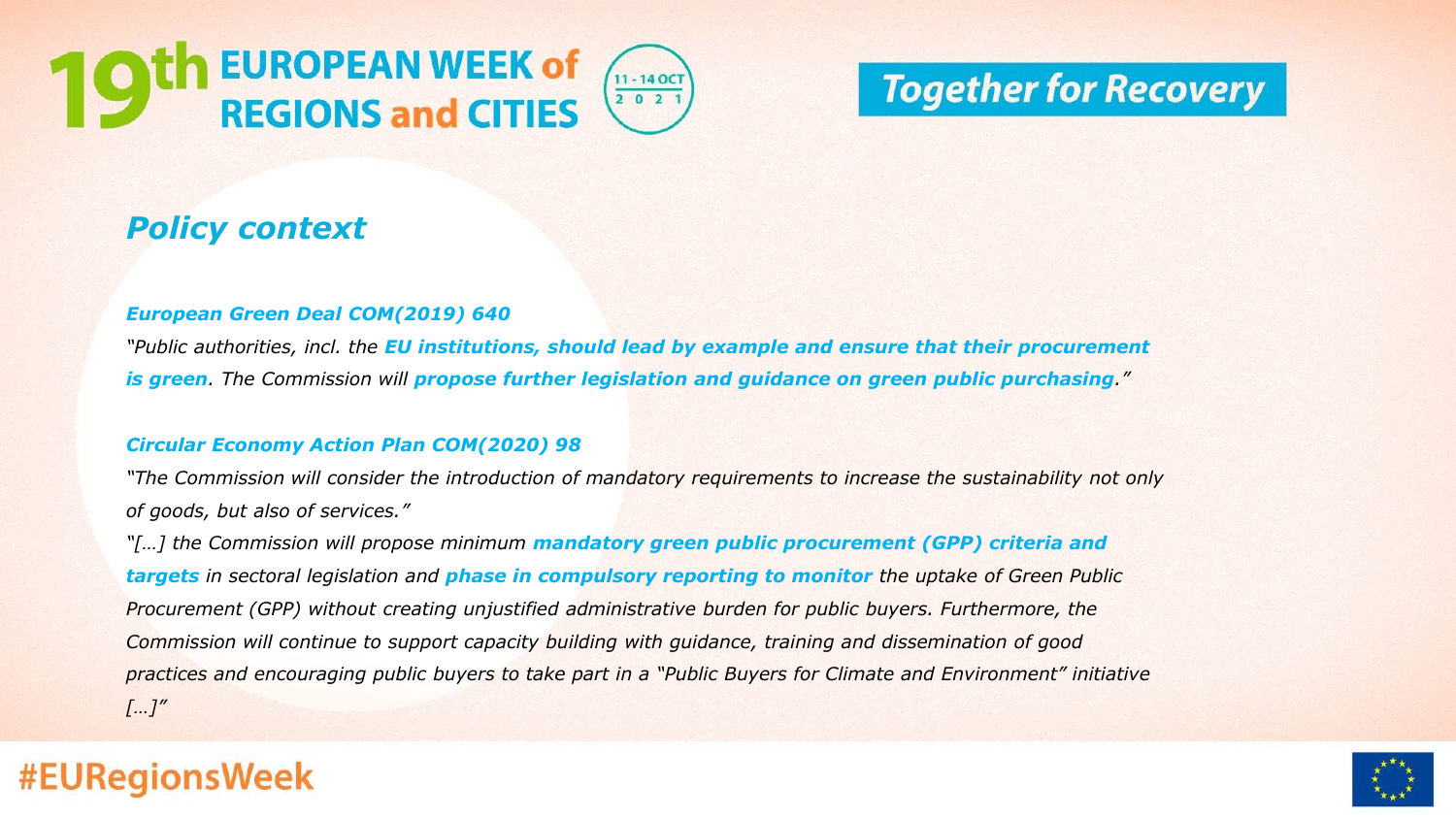**EUROPEAN WEEK of**  $11 - 140C$ **REGIONS and CITIES**  $2 0 2$ 



### *Rationale – why should we?*

- Commission priorities **maximize the impact**
- **Better value for money** for Cohesion Policy investments
- Strategic use of market power **to support policy objectives and post-COVID 19 recovery efforts**
- Level playing field and **fair competition** for EU companies
- Response to PP issues noted in Country reports, CSRs and Annex D

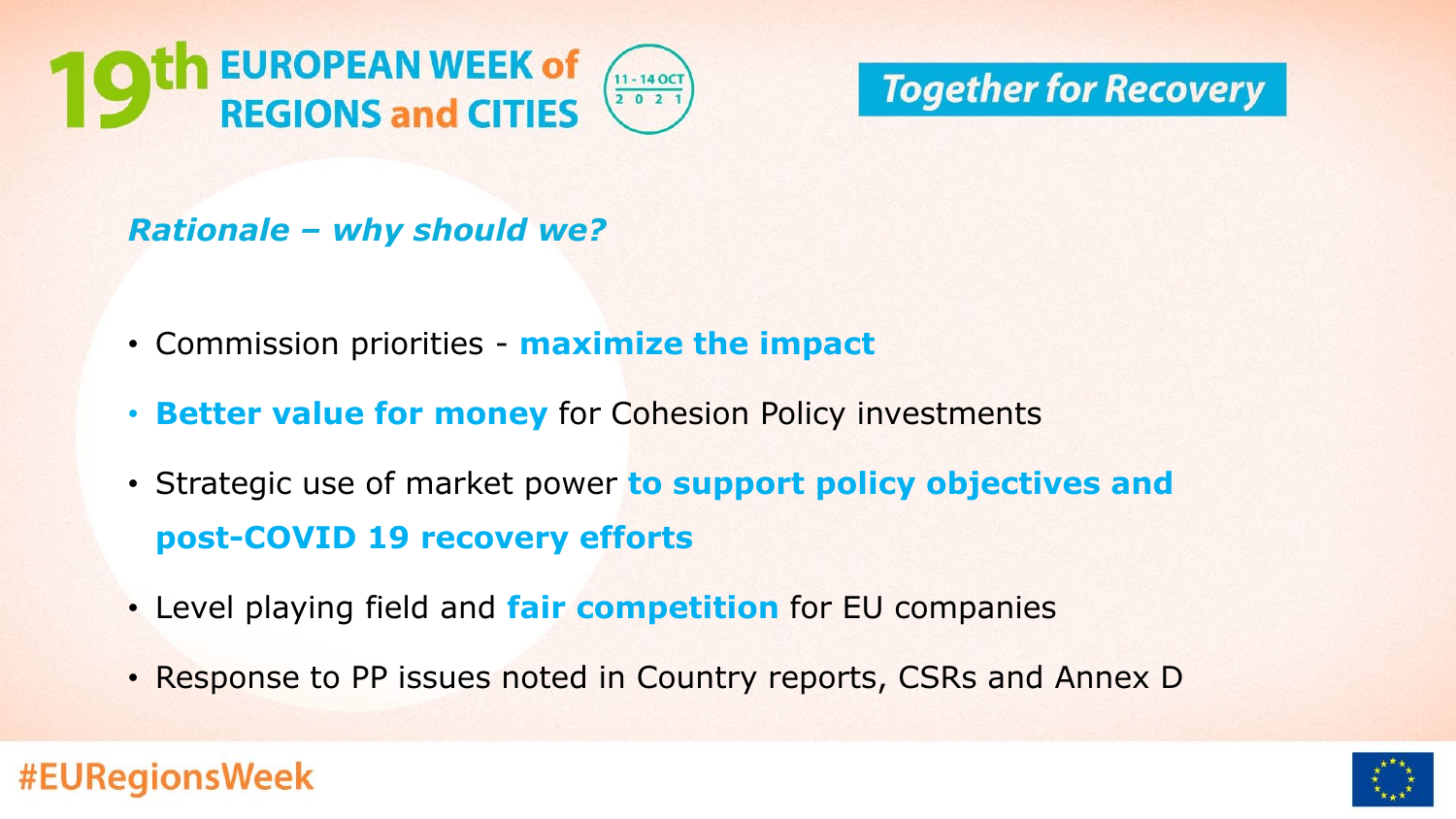

## *What do we want to achieve (in practice)?*

**One step forward** to more strategic approach in the Member States:

- Consider quality and shift away from "lowest price"
- Consider social, innovative and environmental aspects to support Cohesion policy goals
- Strengthen professionalization and administrative capacity